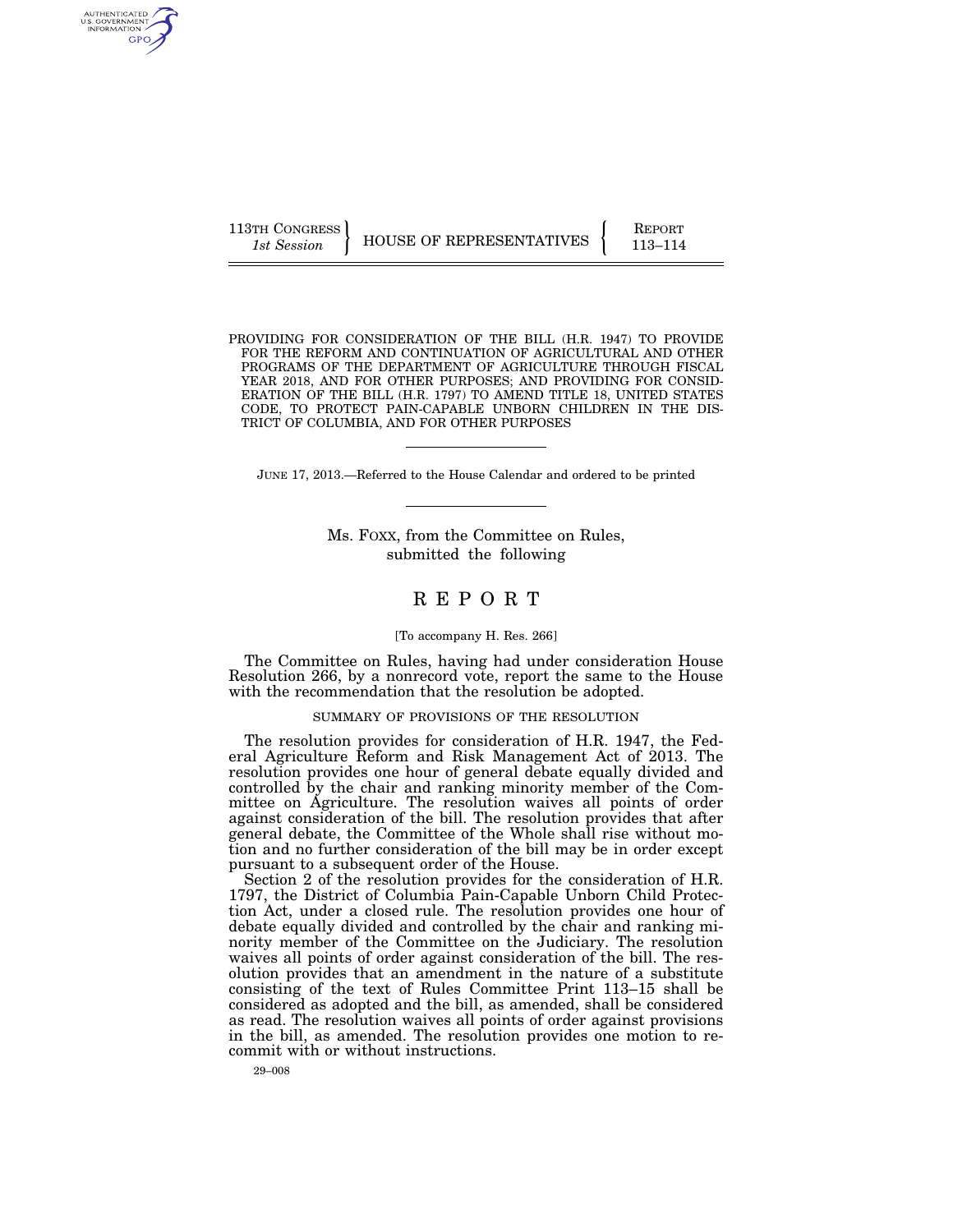## EXPLANATION OF WAIVERS

The waiver of all points of order against consideration of H.R. 1947 includes a waiver of section  $302(f)$  of the Congressional Budget Act of 1974, which prohibits consideration of legislation providing new budget authority in excess of a committee's 302(a) allocation for the first fiscal year or the total of fiscal years.

The waiver of all points of order against consideration of H.R. 1797 includes a waiver of clause 3(d) of rule XIII, which requires the inclusion of a committee cost estimate.

Although the resolution waives all points of order against provisions in H.R. 1797, as amended, the Committee is not aware of any points of order. The waiver is prophylactic in nature.

## COMMITTEE VOTES

The results of each record vote on an amendment or motion to report, together with the names of those voting for and against, are printed below:

#### *Rules Committee record vote No. 44*

Motion by Mr. McGovern to report an open rule for H.R. 1797. Defeated: 3–7.

| <b>Maiority Members</b> | Vote                            | <b>Minority Members</b> | Vote              |
|-------------------------|---------------------------------|-------------------------|-------------------|
|                         | Nav<br>Nav<br>Nav<br>Nav<br>Nav |                         | Yea<br>Yea<br>Yea |
|                         | <br>Nav<br>Nav                  |                         |                   |

# *Rules Committee record vote No. 45*

Motion by Mr. Hastings of Florida to make in order and provide the appropriate waivers for the following amendments to H.R. 1797: amendment #1, offered by Rep. Conyers Jr. (MI), which amends the limited rape and incest exception in the Rules Committee Print to provide a rape and incest exception with no limitations; amendment #2, offered by Rep. Nadler (NY) and Rep. DelBene (WA) and Rep. Watt (NC), which amends the limited exception for endangerment of the life of the mother to provide a broader exception that includes health of the mother; amendment #3, offered by Rep. Jackson Lee (TX), which adds an exception if a pregnancy could result in severe and long-lasting damage to a woman's health, including lung disease, heart disease, or diabetes; and amendment #4 offered by Rep. Jackson Lee (TX), which provides a rule of construction that nothing in this Act shall limit the constitutional Right of Privacy. Defeated: 3–7.